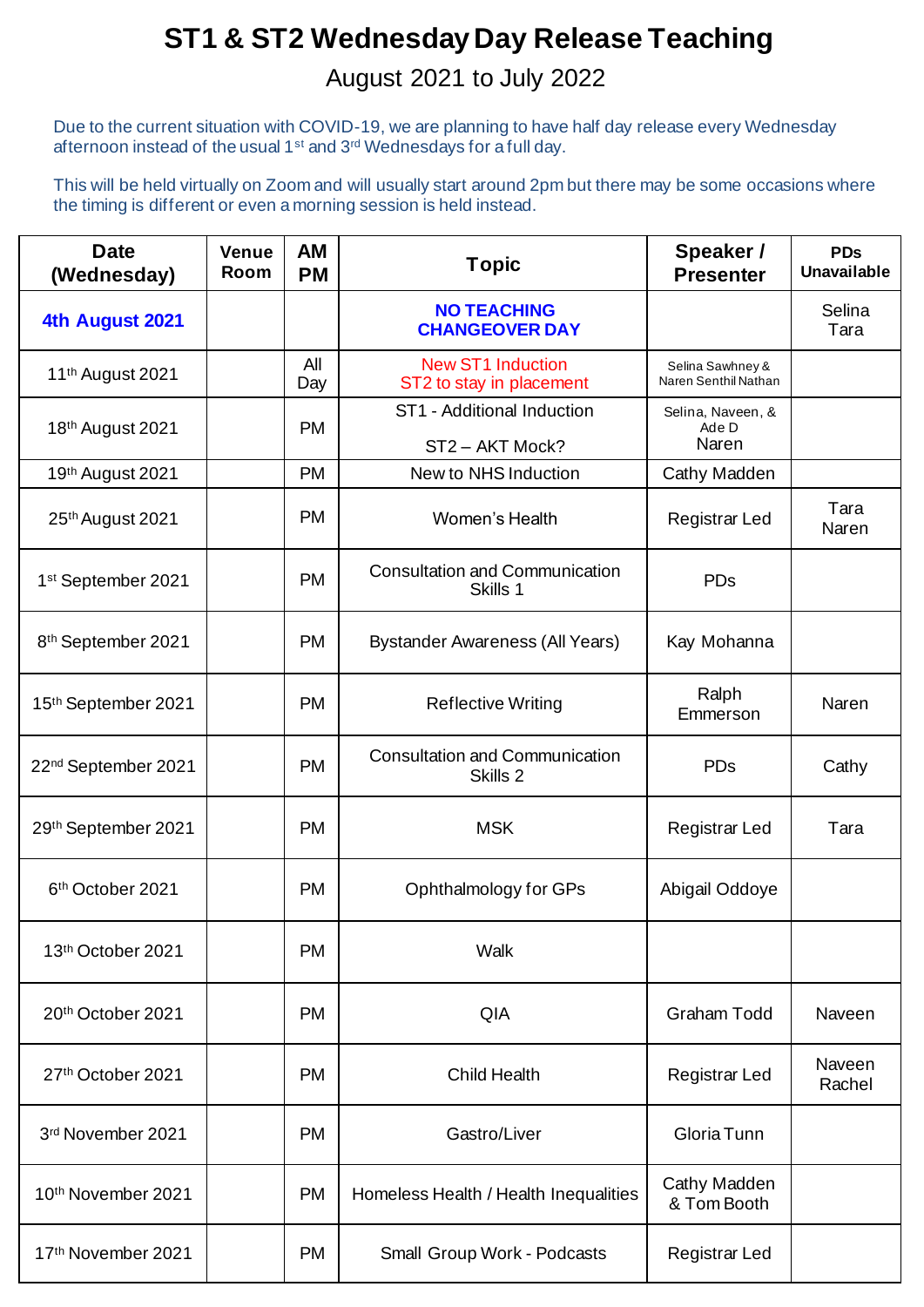| <b>Date</b><br>(Wednesday)       | <b>Venue</b><br>Room | <b>AM</b><br><b>PM</b> | <b>Topic</b>                                | Speaker /<br><b>Presenter</b> | <b>PDs</b><br><b>Unavailable</b> |
|----------------------------------|----------------------|------------------------|---------------------------------------------|-------------------------------|----------------------------------|
| 24th November 2021               |                      | <b>PM</b>              | Urology                                     | Registrar Led                 |                                  |
| 1 <sup>st</sup> December<br>2021 |                      |                        | <b>NO TEACHING</b><br><b>CHANGEOVER DAY</b> |                               |                                  |
| 8th December 2021                |                      | <b>PM</b>              | Minor Illnesses in Primary Care             | Ramy Al-Rufaie                |                                  |
| 15th December 2021               |                      | <b>PM</b>              | <b>Medically Unexplained Symptoms</b>       | Liz Martinez                  |                                  |
| 22 <sup>nd</sup> December 2021   |                      | <b>PM</b>              | Quiz/Social                                 | <b>PDs</b>                    |                                  |
| 29th December 2021               |                      | <b>PM</b>              | No Teaching?                                |                               |                                  |
| 5 <sup>th</sup> January 2022     |                      | <b>PM</b>              | Cardiovascular                              | <b>Registrar Led</b>          |                                  |
| 12 <sup>th</sup> January 2022    |                      | <b>PM</b>              | Sleep (All Years)                           | Ian Wood & Will<br>Goddard    |                                  |
| 19th January 2022                |                      | <b>PM</b>              | <b>Sexual Health</b>                        | Naomi Sutton                  |                                  |
| 26th January 2022                | <b>MS</b><br>Teams   | <b>PM</b>              | Adult Safeguarding (All Years)              | <b>Bill Nicol</b>             |                                  |
| 2 <sup>nd</sup> February 2022    |                      | <b>PM</b>              | Frailty                                     | <b>Lynsey Fredrick</b>        |                                  |
| 9th February 2022                |                      | All<br>Day             | <b>Cancer Update Course</b>                 | <b>Red Whale</b>              |                                  |
| 16th February 2022               |                      | <b>PM</b>              | Lieu for 09.02.22                           |                               |                                  |
| 23rd February 2022               |                      | <b>PM</b>              | Oncology                                    | Nicola Davis                  | Tara                             |
| 2 <sup>nd</sup> March 2022       |                      | <b>PM</b>              | Child Safeguarding (All Years)              | <b>Ruth Bentley</b>           |                                  |
| 9th March 2022                   |                      | <b>PM</b>              | <b>Communication Skills</b>                 | Rebecca Belfitt               |                                  |
| 16th March 2022                  |                      | <b>PM</b>              | <b>ENT</b>                                  | Dan Alston                    |                                  |
| 23rd March 2022                  |                      | <b>PM</b>              | <b>Walk and Discussion</b>                  |                               |                                  |
| 30th March 2022                  |                      | <b>PM</b>              |                                             | <b>Registrar Led</b>          |                                  |